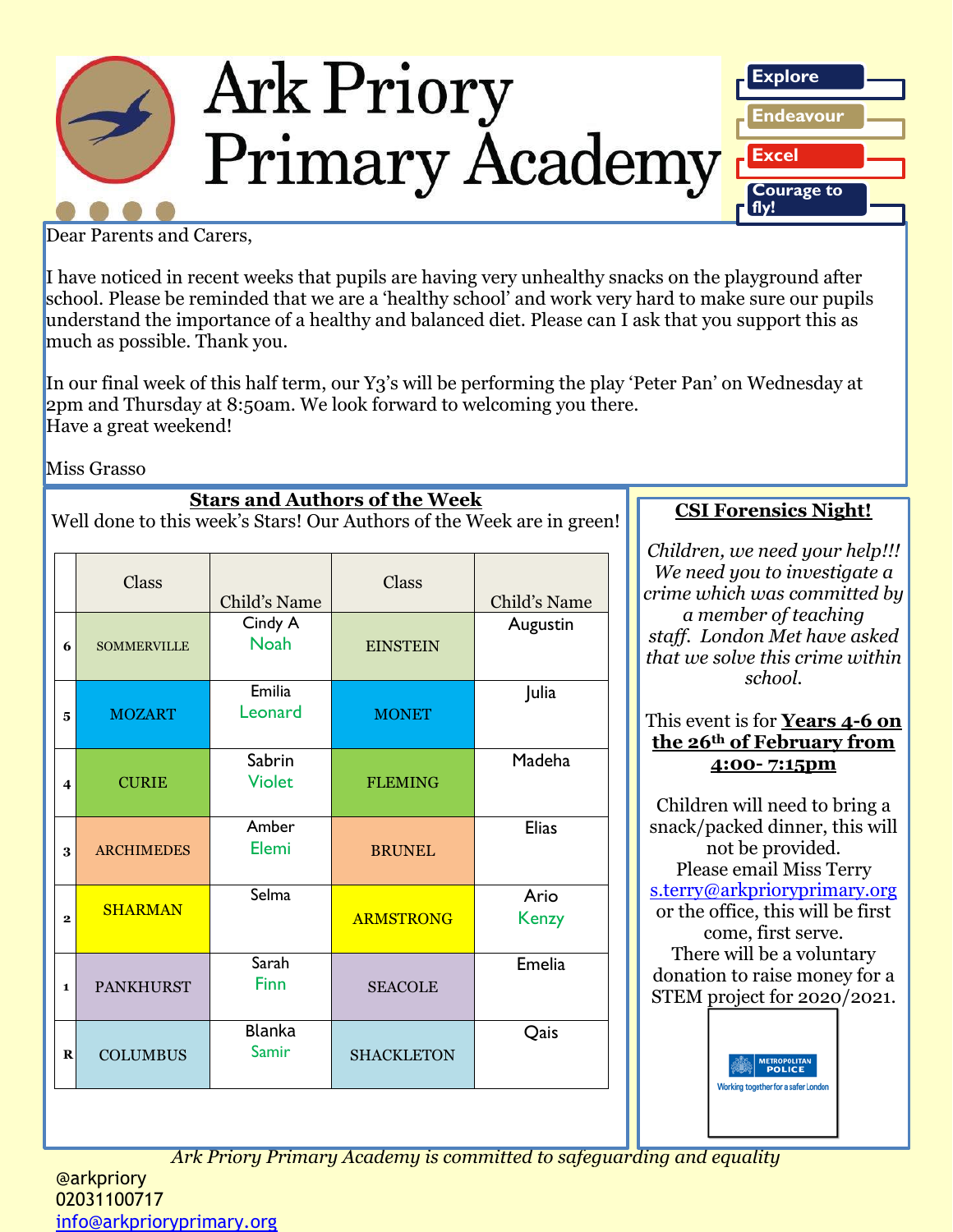

Today, Ark Priory Primary Academy took part in Number Day 2019 to raise money for NSPCC!

Everyone at school wore non-uniform with numbers or symbols related to maths (operations, acronyms like BODMAS) to not only celebrate the importance of maths but to raise money for a worthy cause. It was a fun day, enjoyed by all!

[https://www.nspcc.org.uk/what-you-can](https://www.nspcc.org.uk/what-you-can-do/charity-runs-cycles-and-challenges/social-and-special-events/number-day/)[do/charity-runs-cycles-and-challenges/social](https://www.nspcc.org.uk/what-you-can-do/charity-runs-cycles-and-challenges/social-and-special-events/number-day/)[and-special-events/number-day/](https://www.nspcc.org.uk/what-you-can-do/charity-runs-cycles-and-challenges/social-and-special-events/number-day/)



## **Attendance**

Our whole school attendance for the week is:  $95.2\%$ 

**Class Attendance:**

1. **Sharman 99.2%**

2. Shackleton 98.8%

3. Fleming 98.3%

Well done to Sharman class !

## **House Points**

*Our winning team this week was:*



**Children's Mental Health Week:**

This week was Children's Mental Health Week and we have taken part in 'FIND YOUR BRAVE' led by Place2Be charity. We have discussed ways to show Courage and how we can support each other to be courageous.

## **(photos to follow)**

**Please find further support and information in the links:**

<https://www.place2be.org.uk/our-services/parents-and-carers/>

<https://youngminds.org.uk/find-help/for-parents/>



**Next week is Safer internet Week:** We will be carrying out an assembly, activities and workshops with the children to raise awareness and educate them on how to stay safe when online.

O2 have partnered up with the NSPCC and are providing free information and well as interactive parent workshops. Please see the link below for further details. <https://www.o2.co.uk/help/nspcc>

*Ark Priory Primary Academy is committed to safeguarding and equality* 

@arkpriory 02031100717 [info@arkprioryprimary.org](mailto:info@arkprioryprimary.org)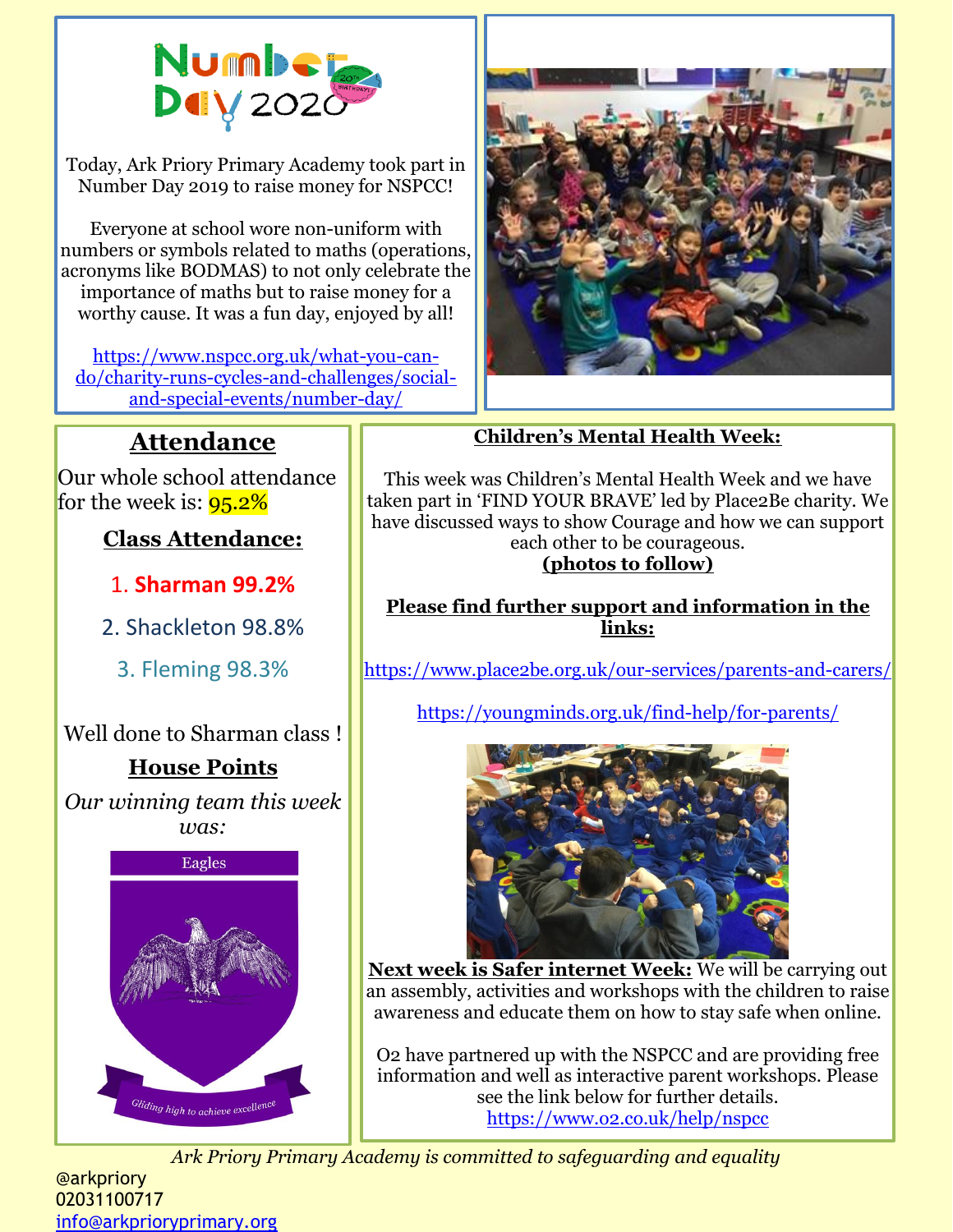| <b>Homework links</b> |                                                                                                        |  |  |  |
|-----------------------|--------------------------------------------------------------------------------------------------------|--|--|--|
| Year <sub>1</sub>     | https://www.topmarks.co.uk/maths-games/daily10 (numbers up to 50)                                      |  |  |  |
| Year 2                | https://canalrivertrust.org.uk/explorers/children                                                      |  |  |  |
| Year 3                | https://www.youtube.com/watch?v=jA6Y7gG3OLs                                                            |  |  |  |
| Year <sub>4</sub>     | https://www.bbc.co.uk/bitesize/topics/zt62mnb/articles/zp7dk7h                                         |  |  |  |
| Year 5                | https://www.bbc.co.uk/bitesize/topics/zhdwxnb/articles/z9n4k7h                                         |  |  |  |
| Year 6                | Mathletics.com England KS2 Practice SATs Reasoning A<br>https://uk.ixl.com/ela/year-6 sections M.7-M.9 |  |  |  |
|                       | https://spellingframe.co.uk/ year 3-6 spelling words                                                   |  |  |  |

# **Key Dates for Spring:**

| <b>Spring term 2020</b>                                                                                          |                                            |  |  |  |
|------------------------------------------------------------------------------------------------------------------|--------------------------------------------|--|--|--|
| <b>Swimming</b><br>Swimming: Thursday Y4 Fleming 9am, Curie 2.30pm<br>Tuesday Y3: Archimedes 9am, Brunel 11:30am |                                            |  |  |  |
| Tue 11 Feb                                                                                                       | <b>Safer Internet Day</b>                  |  |  |  |
| Wed 12 Feb                                                                                                       | Y <sub>3</sub> Play (AM)                   |  |  |  |
| Thu 13 Feb                                                                                                       | Y <sub>3</sub> Play (PM)                   |  |  |  |
| Fri 14 Feb                                                                                                       | <b>Inset Day</b>                           |  |  |  |
| $W/c$ 17 Feb                                                                                                     | <b>Half Term</b>                           |  |  |  |
| <b>24 Feb</b>                                                                                                    | <b>First day back to school</b>            |  |  |  |
| $26th$ Feb                                                                                                       | <b>CSI Science Night (after school)</b>    |  |  |  |
| $2 - 4$ Mar                                                                                                      | Y <sub>5</sub> Residential                 |  |  |  |
| Thu <sub>5</sub> Mar                                                                                             | <b>World Book Day</b>                      |  |  |  |
| Fri 6 Mar                                                                                                        | <b>Reception Bake Sale</b>                 |  |  |  |
| Wed 18 Mar                                                                                                       | Parent Forum @7pm                          |  |  |  |
| Fri 27 Mar                                                                                                       | <b>Easter Event/Bake Sale</b>              |  |  |  |
| $W/c$ 30 Mar                                                                                                     | <b>Parent Consultation Evenings</b>        |  |  |  |
|                                                                                                                  | <b>APPAA Sponsored Easter Egg Hunt</b>     |  |  |  |
| Mon 30 Mar                                                                                                       | Y <sub>1</sub> Play (PM)                   |  |  |  |
| Tue 31 Mar                                                                                                       | Y <sub>1</sub> Play (AM)                   |  |  |  |
| Thu 2 Apr                                                                                                        | <b>Reception Easter Bonnet Parade (AM)</b> |  |  |  |

*Ark Priory Primary Academy is committed to safeguarding and equality*  @arkpriory 02031100717 [info@arkprioryprimary.org](mailto:info@arkprioryprimary.org)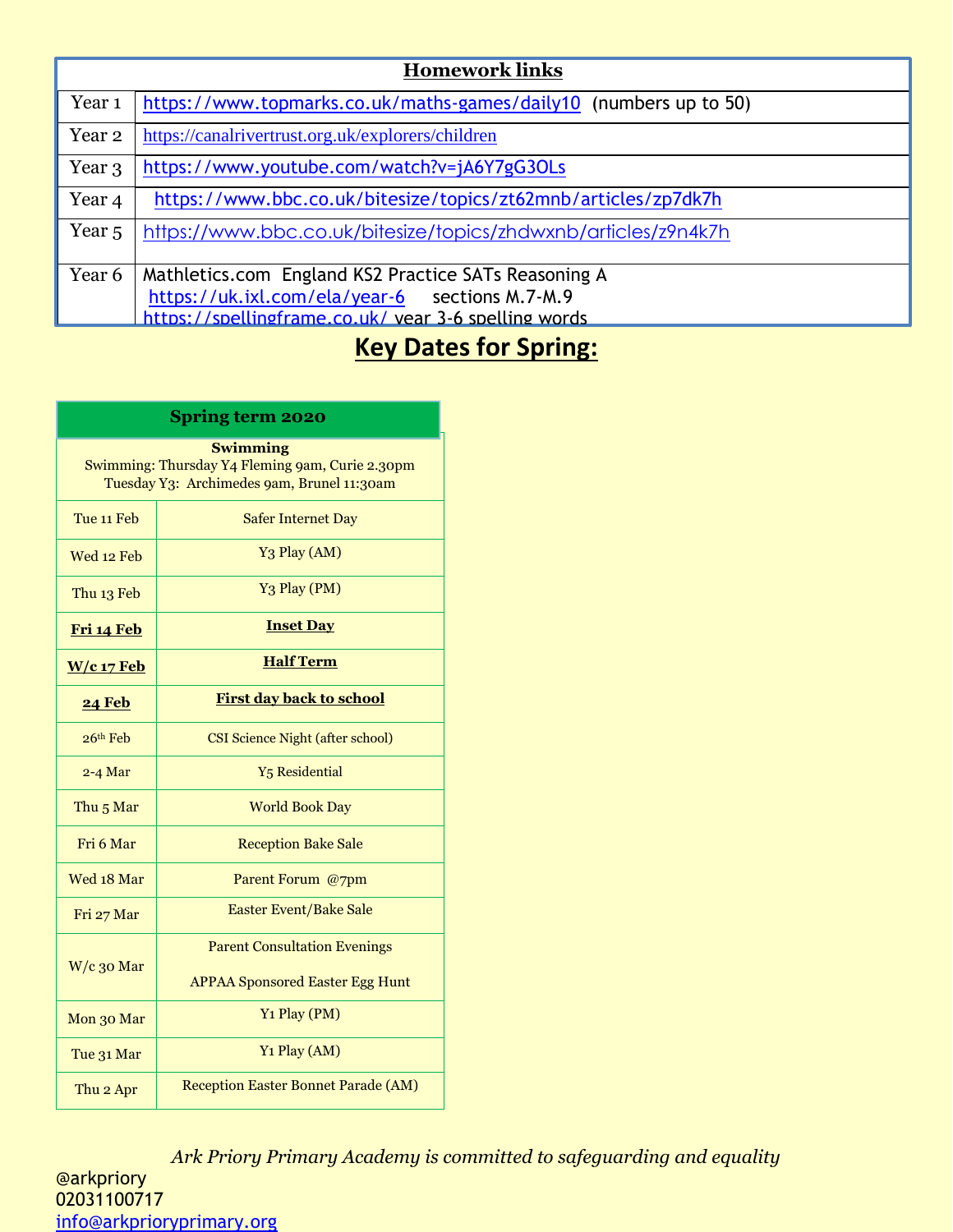Fri 3 Apr

**Last day of Term finish at 1:30pm**

# **Notices from APPAA\***

#### **Follow us on Twitter @APPAA\_ArkPriory Contact us at [appaacommittee@gmail.com](mailto:appaacommittee@gmail.com)**

\*APPAA is ARK Priory's Parents' Association, run by the school's parents and carers to **raise funds, hold events, and bring our academy community together**. All Ark Priory parents and carers **are automatically members** of the association because you are members of the community.

**If you want to know how you can get involved or help out at any of the upcoming events then drop us a mail at the email above. We are all busy people, but working together as a team of carers, dads and mums we can make great things happen for our school and our children.**

## **Easter Fete - Friday 27 March 3pm - helpers please!**

#### **This year our Easter fete will be on Friday 27 March after school pick up 3-4.30pm. Please get the date in your diaries!**

We have already had generous offers to organise a bake sale, a second hand uniform sale, and some arts and crafts and games for the children.

**Please put aside your pre-loved good quality branded Ark Priory uniform (blazers, jumpers, PE kit etc) as we will start to collect it after the half term.** 

We would love to see some other fun fundraisers too - can you help run an Easter Egg tombola? Or maybe a Scavenger Hunt or some other activities for the little ones? A teddy tombola? Face painting? Please let us know what you could commit to by emailing [appaacommittee@gmail.com.](mailto:appaacommittee@gmail.com) We will only run stalls that we can get helpers for, so please do let us know in advance what you can do!

All funds raised will go toward the enrichment and activities for all the children at Ark Priory.

#### **Keep Britain Tidy - The Great British Clean Up**

We are delighted that Ark Priory will be taking part in the national Keep Britain Tidy Campaign 'The Great British Clean Up' - the country's biggest mass action environmental campaign... stay tuned for more details of how you can get involved in this, we will be asking the children to sign up in advance and actively help with tidying up the school grounds at the Easter fete.

#### **Year 1 bake sale - Thanks to all**

Thanks to all who baked, helped and supported with Year 1 Bake Sale today. We appreciate the effort it takes to run these events, but the funds raised make it all worthwhile. Do you know that in the last academic year 2018-2019 we raised more than £3600 from bake sales and uniform sales alone, which is used to fund enrichment trips and activities for all the children.

**The next bake sale is the turn of Reception on Friday 6 March.**

*Ark Priory Primary Academy is committed to safeguarding and equality*  @arkpriory 02031100717 [info@arkprioryprimary.org](mailto:info@arkprioryprimary.org)